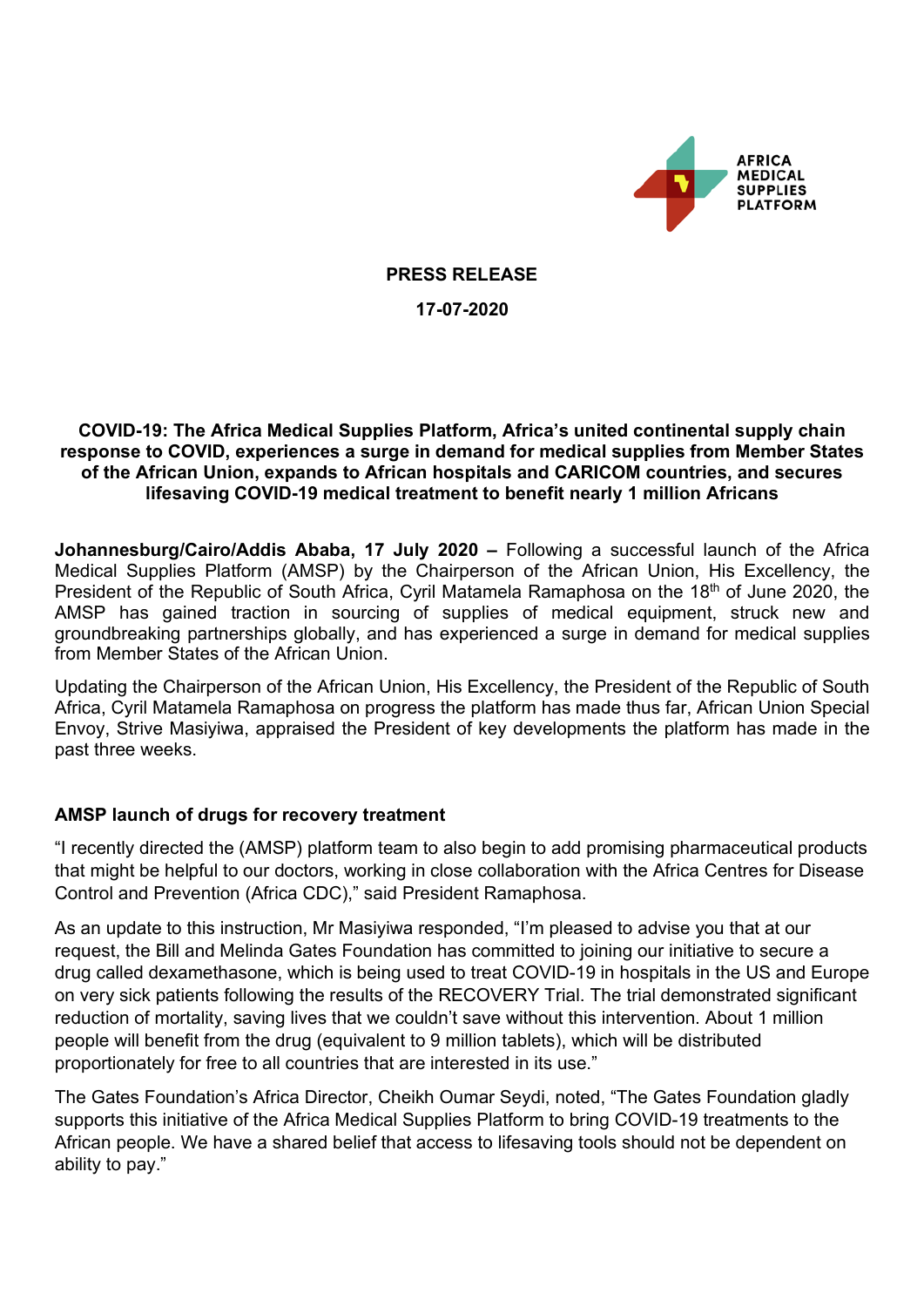In addition, the Africa CDC, has further secured \$15m from the MasterCard Foundation, which has been used to buy PCR Test Kits through the platform.

"These tests will support our Partnership to Accelerate COVID-19 testing initiative that was launched a few weeks ago," said the Executive Director of the Africa CDC, Dr John Nkengasong.

These donations of both dexamethasone and test kits will be distributed for free to AU Member States, once they register on the platform so as to confirm their allocation and arrange delivery.

Mr Masiyiwa further explained, "In addition to our efforts securing the best drugs on the platform, we are preparing to become a critical player in how oxygen supplies, monoclonal antibodies and vaccines are accessible on the continent when it is globally available. "

### **AMSP expands in supply and demand globally**

Mr Masiyiwa also told President Ramaphosa that he was pleased to report that the UNICEF catalogue was now listed and purchasable on the platform while the applications from vendors of medical suppliers have increased threefold from the time of launch.

'Mr President, l am pleased to report that the platform has proved popular with suppliers and is receiving applications from an average of 40 new vendors per day," he said.

Mr Masiyiwa also reported that demand for medical supplies on the platform was high and included Member States of the African Union, leading international non-governmental organisations as well as international and African foundations.

"We are also zeroing in on ensuring that we expand access of our platform to hospitals and local authorities approved by their governments of Member States. We believe this will help to ensure critical supplies are available at the hospital level in a speedy and timely fashion," said Mr Masiyiwa.

He concluded the briefing by advising the Chairperson of the African Union His Excellency, the President of the Republic of South Africa, Cyril Matamela Ramaphosa, that under his leadership the platform had also achieved international recognition with Member States of CARICOM (Caribbean Community and Common Market) joining the platform to access critical medical supplies to fight COVID.

#### -END-

**About the Africa Medical Supplies Platform :** The Africa Medical Supplies Platform (AMSP) is a nonprofit initiative launched by the African Union as an immediate, integrated and practical response to the Covid-19 pandemic. The online platform was developed under the leadership of African Union Special Envoy, Strive Masiyiwa and powered by Janngo on behalf of the African Union's Africa Centres for Disease Control and Prevention (Africa CDC) and in partnership with African Export-Import Bank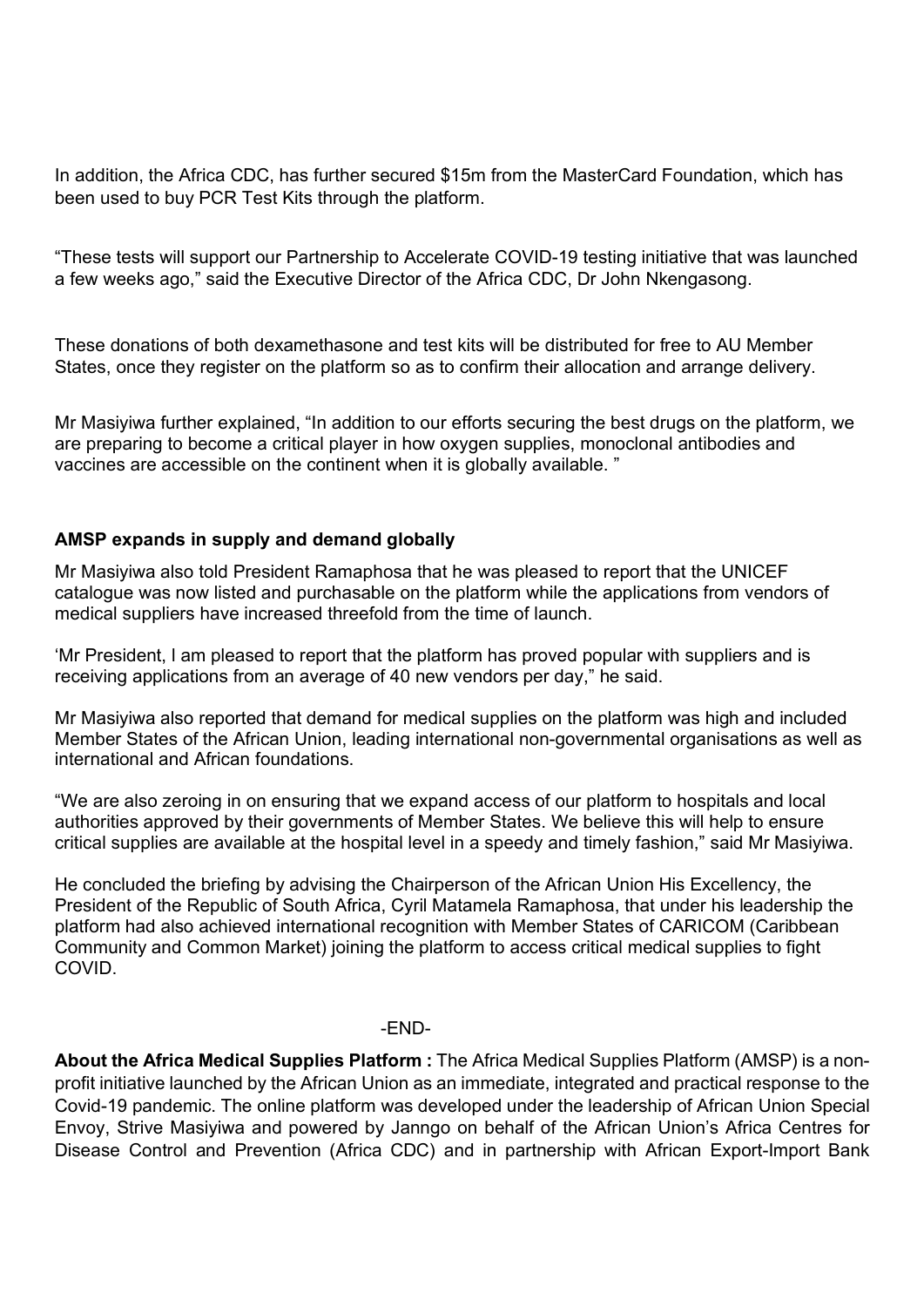(Afreximbank) and United Nations Economic Commission for Africa (ECA) with the support of leading African & international Institutions, Foundations & Corporations as well as Governments of China, Canada & France.

For more information visit www.amsp.africa

**About Africa CDC**: Africa CDC is a specialized technical institution of the African Union supporting Member States to strengthen their capacity to prepare for and respond to disease threats and other public health emergencies.

For more information visit www.africacdc.org.

**About Afreximbank**: The African Export-Import Bank (Afreximbank) is a Pan-African multilateral financial institution with the mandate of financing and promoting intra-and extra-African trade. Afreximbank deploys innovative structures to deliver financing solutions that are supporting the transformation of the structure of Africa's trade, accelerating industrialization and intra-regional trade, thereby sustaining economic expansion in Africa. At the end of 2019, the Bank's total assets and guarantees stood at USD\$15.5 billion and its shareholders' funds amounted to US\$2.8 billion. Voted "African Bank of the Year" in 2019, the Bank disbursed more than US\$31billion between 2016 and 2019. Afreximbank has ratings assigned by GCR (international scale) (A-), Moody's (Baa1) and Fitch (BBB-). The Bank is headquartered in Cairo, Egypt.

For more information, visit: www.afreximbank.com.

**About ECA**: Established by the Economic and Social Council (ECOSOC) of the United Nations (UN) in 1958 as one of the UN's five regional commissions, the United Nations Economic Commission for Africa's (ECA's) mandate is to promote the economic and social development of its Member States, foster intraregional integration and promote international cooperation for Africa's development. ECA is made up of 54 Member States and plays a dual role as a regional arm of the UN and as a key component of the African institutional landscape.

For more information, visit: www.uneca.org.

**About Janngo:** Janngo builds, grows and invests in pan-African digital champions with proven business models and inclusive social impact. It builds digital ecosystems in high growth sectors by providing business support and digital platforms allowing Small and Medium Enterprises (SMEs) to scale and contribute to the economic empowerment of youth and women through job creation and capacity building.

 $\overline{\phantom{a}}$ 

For more information, visit : www.janngo.africa